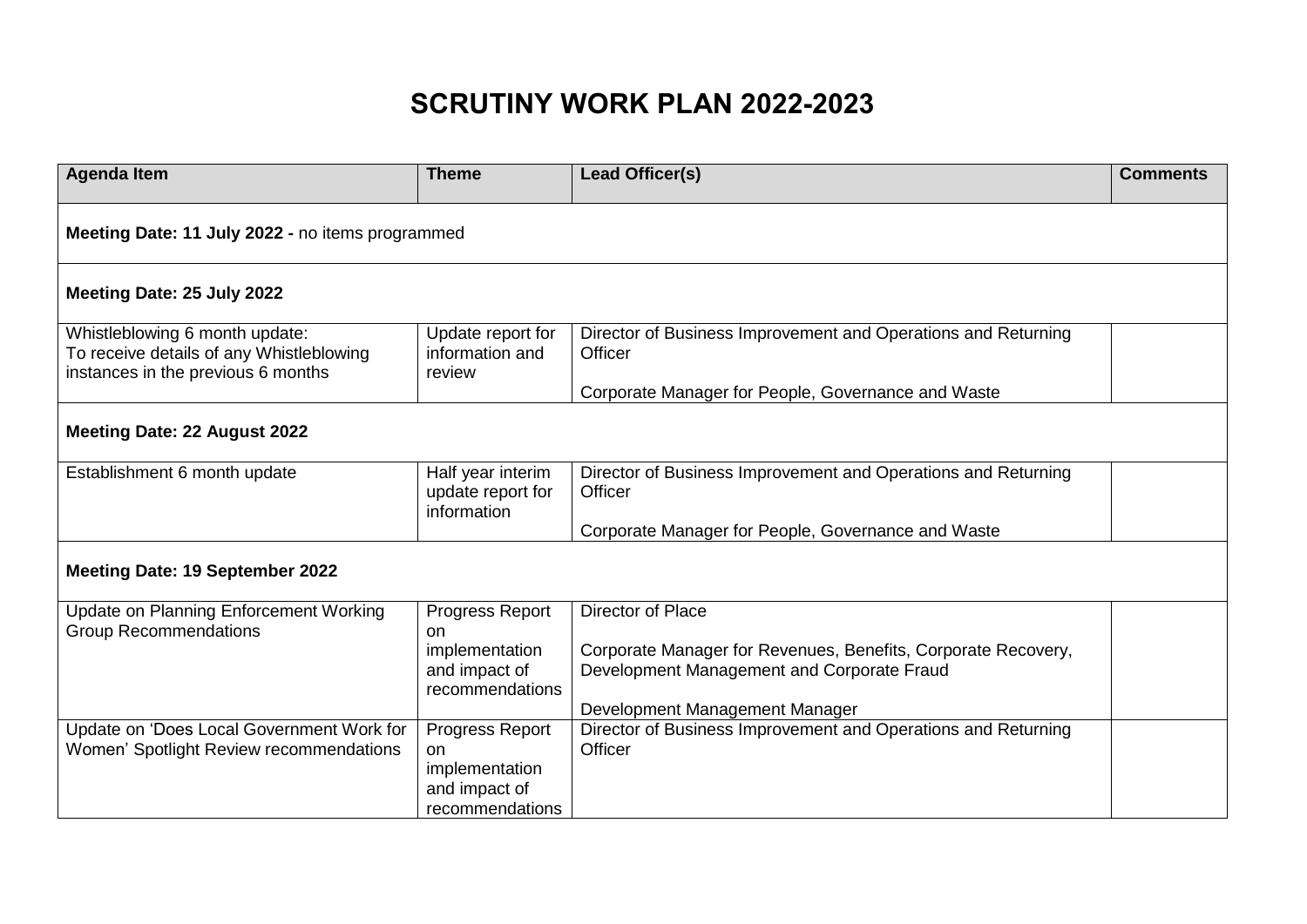| <b>Agenda Item</b>                                                                                                                                                                                                                      | <b>Theme</b>                                   | Lead Officer(s)                                                                                                                                               | <b>Comments</b> |  |  |  |  |
|-----------------------------------------------------------------------------------------------------------------------------------------------------------------------------------------------------------------------------------------|------------------------------------------------|---------------------------------------------------------------------------------------------------------------------------------------------------------------|-----------------|--|--|--|--|
| Meeting Date: 17 October 2022                                                                                                                                                                                                           |                                                |                                                                                                                                                               |                 |  |  |  |  |
| Annual Report of Complaints and Compliments                                                                                                                                                                                             | <b>Annual Review</b>                           | Director of Business Improvement and<br>Operations and Returning Officer<br>Corporate Manager for Digital<br><b>Transformation and Customer</b><br>Engagement |                 |  |  |  |  |
| <b>Meeting Date: 14 November 2022</b>                                                                                                                                                                                                   |                                                |                                                                                                                                                               |                 |  |  |  |  |
| 3 Rivers Development Ltd Business Plan:<br>To receive the company business plan and if appropriate to make<br>recommendations to Audit Committee on 22 November and / or<br>Cabinet on 29 November                                      | <b>Review</b>                                  | Deputy Chief Executive (S151)                                                                                                                                 |                 |  |  |  |  |
| Meeting Date: 12 December 2022 - no items programmed                                                                                                                                                                                    |                                                |                                                                                                                                                               |                 |  |  |  |  |
| <b>Meeting Date: 16 January 2023</b>                                                                                                                                                                                                    |                                                |                                                                                                                                                               |                 |  |  |  |  |
| Whistleblowing 6 month update:<br>To receive details of any Whistleblowing instances in the previous 6<br>months                                                                                                                        | Update report for<br>information and<br>review | Director of Business Improvement and<br>Operations and Returning Officer<br>Corporate Manager for People,<br>Governance and Waste                             |                 |  |  |  |  |
| <b>Budget Update:</b><br>To consider the initial draft 2023/2024 Budget and options available to<br>set a balanced budget and if appropriate make recommendations to<br>Cabinet on 7 February 2023 and full Council on 22 February 2023 | Review of annual<br>budget proposals           | Deputy Chief Executive (S151)<br>Corporate Manager for Finance                                                                                                |                 |  |  |  |  |